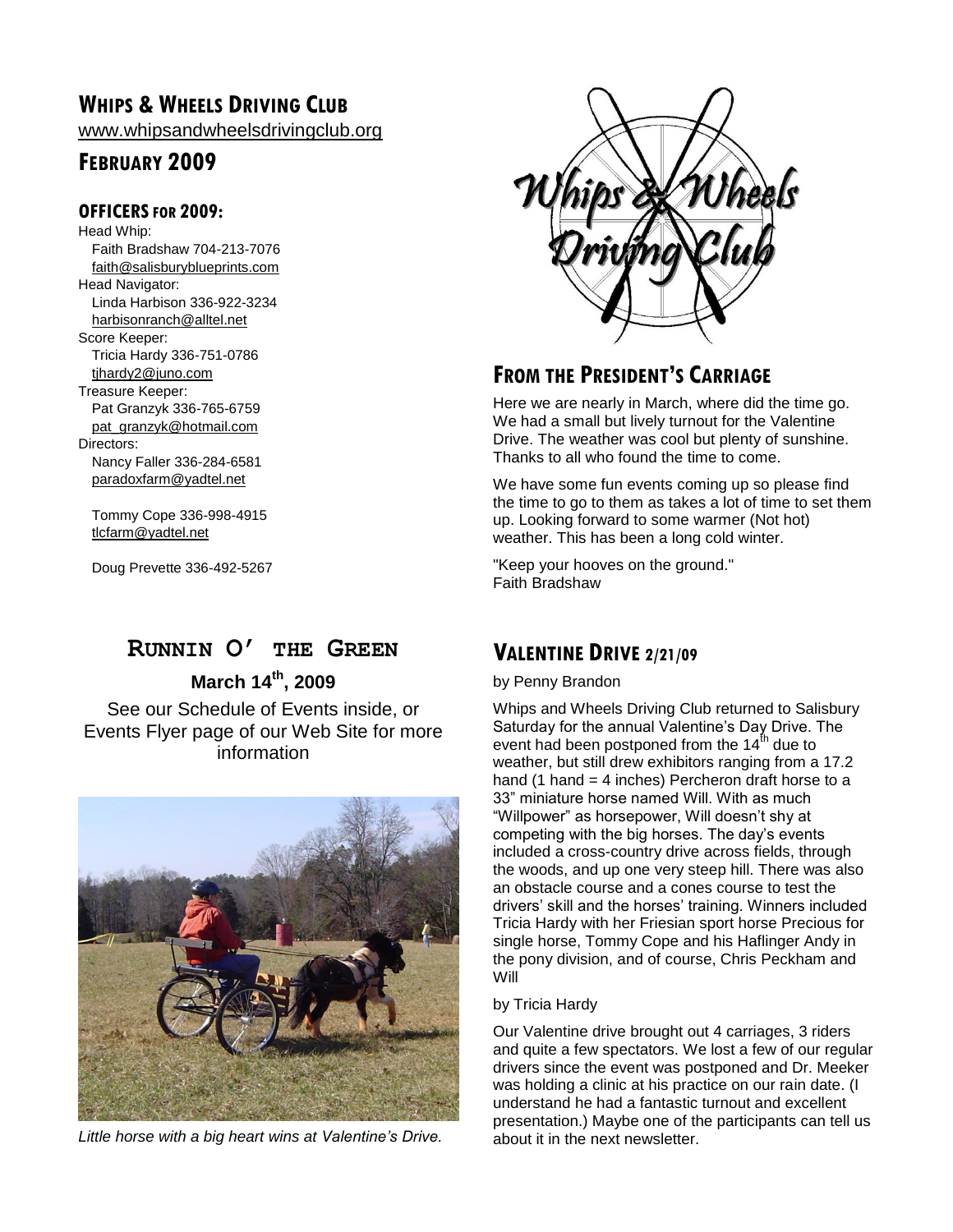The day was cool to start, but a great day to be out driving. We did a cross-country course that almost all of us "went off course". I for one saw the same driveway/swimming pool twice coming & going! There was a really steep hill we needed grappling hooks on! I saw Karen walking up the hill then Tommy OUT of the carriage driving Andy. After lunch Faith had an obstacle and cones course set up for us. She really wanted to put us through our paces! Penny Brandon and Amber did a great job backing into the "box", while Precious & I need to do quite a bit of practicing before we try that again with the new marathon carriage. Meanwhile Tommy & Andy made it look fairly easy backing up his Glinkowski. I felt like I was watching medieval knights when Alex Kelly & Crescent (Percheron) came thundering through the obstacle course then Sierra Davis on Ellie (Percheron) came through as the next competitors!

I would like to thank Faith for hosting this event and all the volunteers who helped her. Special thanks to all the landowners who graciously allowed us to come out and have this much fun on their land. And I would also like to thank my 2 last minute navigators Tyler Myers and Kelley Boley.

## *CROSS COUNTRY:*

MINI: Chris Peckham & Will First

PONY: Tommy Cope & Andy First

HORSE: Tricia Hardy & Precious First Penny Brandon & Amber Second

RIDER:: Alex Kelly & Crescent, Sierra Davis & Ellie, Fabricia Tomaasini & ?? Rode as a group all were First

## *OBSTACLES:*

MINI: Chris Peckham & Will First

PONY: Tommy Cope & Andy First

- HORSE: Tricia Hardy & Precious First Penny Brandon & Amber Second
- RIDER: Sierra Davis & Ellie First Alex Kelly & Crescent Second Fabricia Tomaasini & ?? Third

### *CONES:*

MINI: Chris Peckham & Will First

- PONY: Tommy Cope & Andy First
- HORSE: Tricia Hardy & Precious First Penny Brandon & Amber Second
- RIDER: Sierra Davis & Ellie First Alex Kelly & Crescent Second Fabricia Tomaasini & ?? Third

#### **SUBJECT: HITCHING QUESTIONS....FROM THE CD-L** Date: Fri, 13 Feb 2009

How do you all hitch up your marathon carriages? We are having a big discussion at work as to hooking the shafts first and then the traces or vice-versa. We have done it both ways.

#### *The following response is printed with the permission of Andy M. Marcoux*

I'm sure there are already a ton of responses, but here's mine:

The act of hitching and hitching are probably the riskiest parts of your drive. That is because if the horse moves off during that process, the carriage will not respond the way it was designed to respond. The carriage was designed to steer, move forward, and stop with the aid of a fully hitched harness. If the harness is partially hitched when the horse moves, things are going to interact differently than they were designed to. Hitching and unhitching in the right order can reduce your risk significantly.

So think of the function of each carriage part as you hitch. Follow the logic:

The shafts of the vehicle are responsible for steering the carriage. They can and sometimes do have a function in sowing the carriage. What if you had just the shafts hitched and nothing else when a horse walks off? With a fixed shaft vehicle and open tugs they shafts would likely fall out of the tugs. The horse may leave, or it may not. Probably nothing horrible will happen other than someone has to go retrieve the pony. If they are fastened to the shafts as they are in a marathon vehicle, they may pull the saddle back on the horse. If it slides back quite a bit, it can get a little hairy if it scared the horse. More likely however, the tugs will pull a carriage. The horse gets wide pretty quickly behind the girth, so even when the girth isn't very tight, the horse would end up pulling the carriage with his belly. The carriage will follow the horse true, because the steering mechanism is attached. If the horse stops, it might bump into the horse, but the tugs and saddle will probably prevent that.

The traces are responsible for pulling the carriage. They can't do anything else. They don't steer, and they don't slow the carriage. So if a horse just has traces hitched, and he leaves... well the fit is going to hit the shan.

The carriage will follow the horse 'sort of', but not the way it would with the shafts attached. It would oscillate (wobble) a little at first, but with each wobble, the motion would become larger and more violent, eventually flipping the carriage if allowed to go unchecked. Of course if the horse stopped before that happened, what would the carriage do? It would run into him, because the traces have no capability to stop the carriage. If that were to happen, re-read this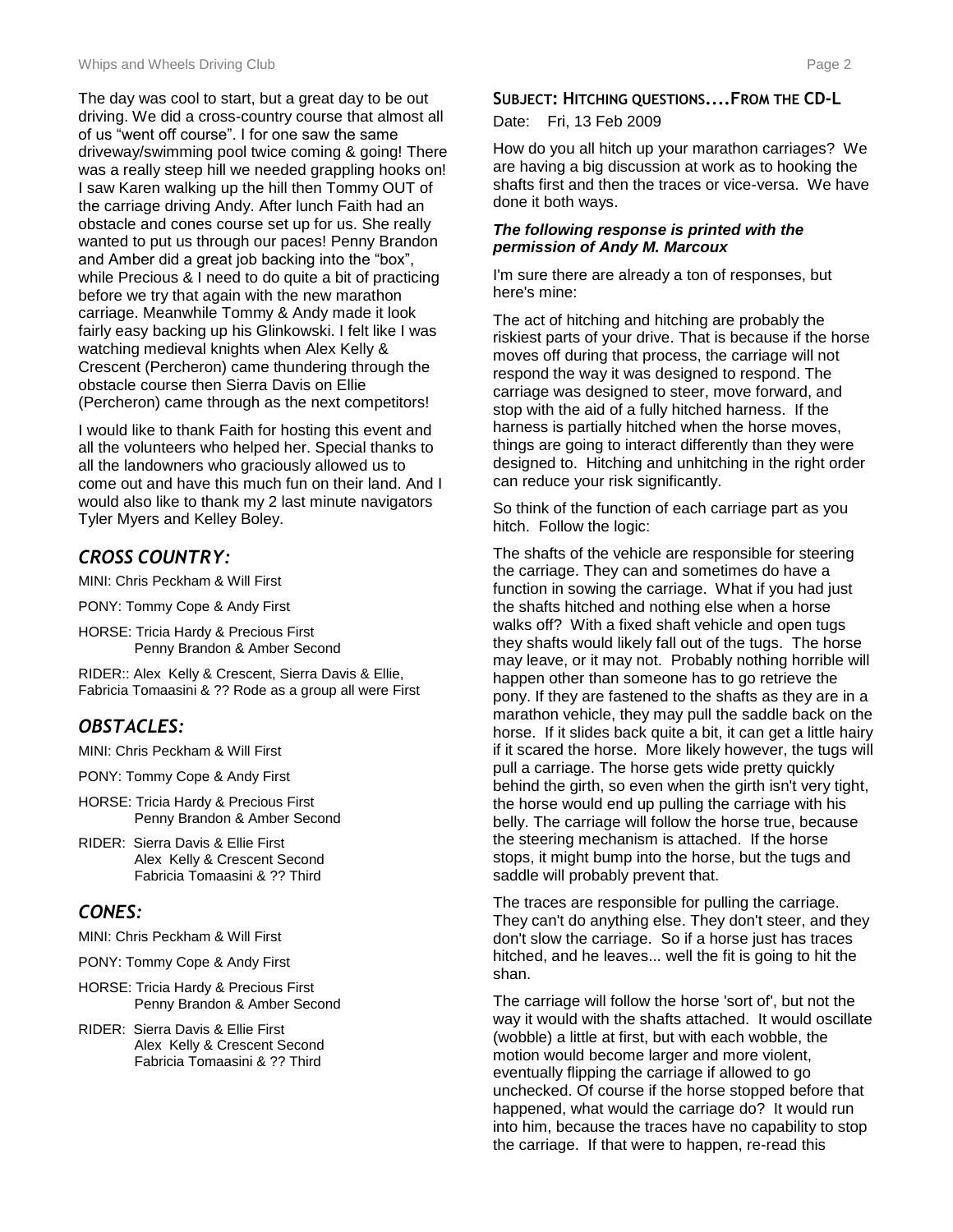paragraph. Do that as many times as you think the horse could avoid hitting something stronger than the horse and carriage put together. Assume that if it couldn't stop your car (or if it isn't your car) it won't stop the horse and carriage that are tied to each other in this way. (Oh yea, the header who tried to stop the horse but tripped was run over by said carriage).

The breeching is responsible for stopping the carriage. It can do that, and only that. Since the breeching attaches to the shafts, it's kind hard to hitch the breeching without having the shafts in the tugs. So let's assume you have the shafts in the tugs, and hitched the breeching before the traces. In a marathon vehicle, the results wouldn't be much different than if the just the tugs were hooked. As long as the saddle stays in place, you'll probably get away with it. In a fixed shaft vehicle however, this is a huge liability. The shafts would fall out of the tugs, yet the horse would still be tied to the vehicle. This situation begins to look an awful lot like the situation described in the previous paragraph. The horse is moving, the carriage is being pulled, but not steered. Worse yet the shafts are among the horse's feet. If the horse stops, the carriage doesn't because the breeching can no longer engage properly without the shafts in the tugs. If you were to forget to hitch the breeching all together, well, as long as you don't live in a hilly area you probably would be ok.

#### Hitching order for all vehicles for driving single

Shafts (both) Traces (both!) Breeching (both!!)

Unhitching order

Breeching (both) Traces (both) Shafts (yes, both... you'd be surprised)

#### Marathon Vehicle:

1. Horse is led to the carriage and stands in front of the carriage

2. Left shaft is fastened into tug (preferably a quick release tug, especially if the vehicle has closed end shafts)

3. The right shaft is fastened into it's tug

4. The right trace is snapped in (with a high quality snap shackle)

5. The left trace is snapped in

6. The left breeching strap is snapped in (again, with a high quality snap shackle)

7. The right breeching strap is snapped in

8. You take up the reins and go for a happy drive

Take care,

Andy M. Marcoux; Coachman's Delight, Inc.

"Training & Outfitting for the Sport of Carriage Driving"

206 East Main St. Milford, MA 01757-2830

(508) 782-1720

### **www.CoachmansDelight.com**

JOIN THE COACHMAN'S GUIDE MAILING LIST http://visitor.constantcontact.com/email.jsp?m=1101668071417

#### \_\_\_\_\_\_\_\_\_\_\_\_\_\_\_\_\_\_\_\_\_\_\_\_\_\_\_\_\_\_\_\_\_\_\_\_\_\_\_\_\_\_ **GENERAL MEETING 1/25/09 CORRECTION**

Your Class C (regular) drivers license is good if you are hauling vehicles with a combined GVW of 2600 lbs or less, if you are over that you need a Class A license.

The above paragraph should have read **26,000 lbs or less** \_\_\_\_\_\_\_\_\_\_\_\_\_\_\_\_\_\_\_\_\_\_\_\_\_\_\_\_\_\_\_\_\_\_\_\_\_\_\_\_\_\_

### **CONDOLENCES/GET WELL SOON**

Amanda Cochran lost her Grandmother the end of January. Due to the loss of my external Hard drive where I had ALL my information stored (including the almost finished February newsletter) I do not have the date.

Linda We hope you are recovering quickly from your knee surgery.

\_\_\_\_\_\_\_\_\_\_\_\_\_\_\_\_\_\_\_\_\_\_\_\_\_\_\_\_\_\_\_\_\_\_\_\_\_\_\_\_\_\_

### **LAST CALL FOR MEMBERSHIP/BUSINESS DIRECTORY**

I will be sending the Business directory via E-mail or snail mail to all PAID members the  $7<sup>th</sup>$  or  $8<sup>th</sup>$  of March. If you wish to be included make sure your dues are paid up for 2009.

## **SCHEDULE FOR 2009:**

\*Regardless of the event being held, visitors and spectators are ALWAYS welcome. Please come and check us out! \*

**March 14th Runnin o the Green**, rain date 3/21/09 at Doug's farm, 382 Speer Road Mocksville, NC. **DIRECTIONS:** From the South: take I-40 to exit 170 (Mocksville and 601) go north approximately 5 miles, take a left on Liberty Church Road. Go Approximately 2 miles to Elmore Road and turn right. About 300 yards turn left on Speer Road and follow it until you see Zeb Road (Doug's driveway) on the right.

From the North: take 601 south from Yadkinville, go approximately 10 miles and take a right on Elmore Road. Go approximately 2 miles to Speer Road and take a right, follow it until you see Zeb Road (Doug's driveway) on the right. Directions also on our Web site, Events Flyer page. *Please call in the event of inclement weather!*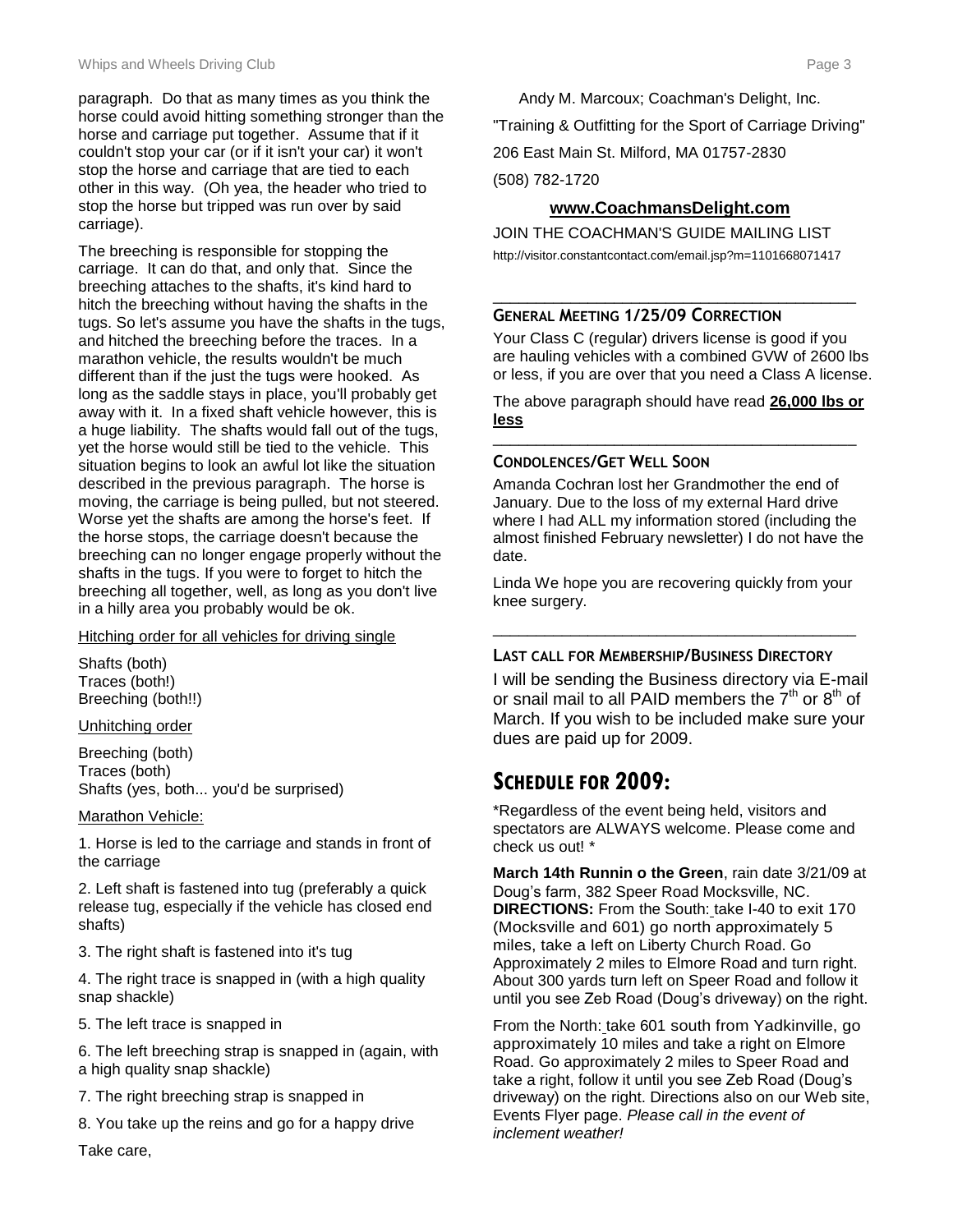**April 18th EggStravaGanza**, rain date 4/25/09 at TLC Farm, 331 Feedmill Road, Advance NC. Tricia will be Master of Ceremonies.We will be trying a Scurry for the first time and there will be a cross country course with a cryptogram to figure out.

**Tentative dates** have been set for the following.

**May 16** Nancy will host an event possibly another HDT **June 13** Blowing Rock **July 18** Barbie Black will plan a Lounging/Long lining clinic **August 22** Luau & General Meeting **Sept 19** a clinic or Bev & I will try to work something out at TTC **Oct 31** Halloween @ Paradox **Nov 21** Turkey Trot @ TLC Farm **Dec 5** Christmas Party (@ Tuckers???) *\*BYOL= Bring Your Own Lunch!* 

## **CLASSIFIEDS:**

*NOTE: Ads are FREE to PAID members and will run for 2 months then be deleted unless you request them to be run for another 2 months. Must be horse related, ie no washers dryers etc.*

Due to the loss of my external Hard Drive and the deletion of e -mails after inserting the info in the original Newsletter I hope I get this right!

Erin Hoyle is looking for aHalflinger that rides & drives. [Thoy3@aol.com](mailto:Thoy3@aol.com)